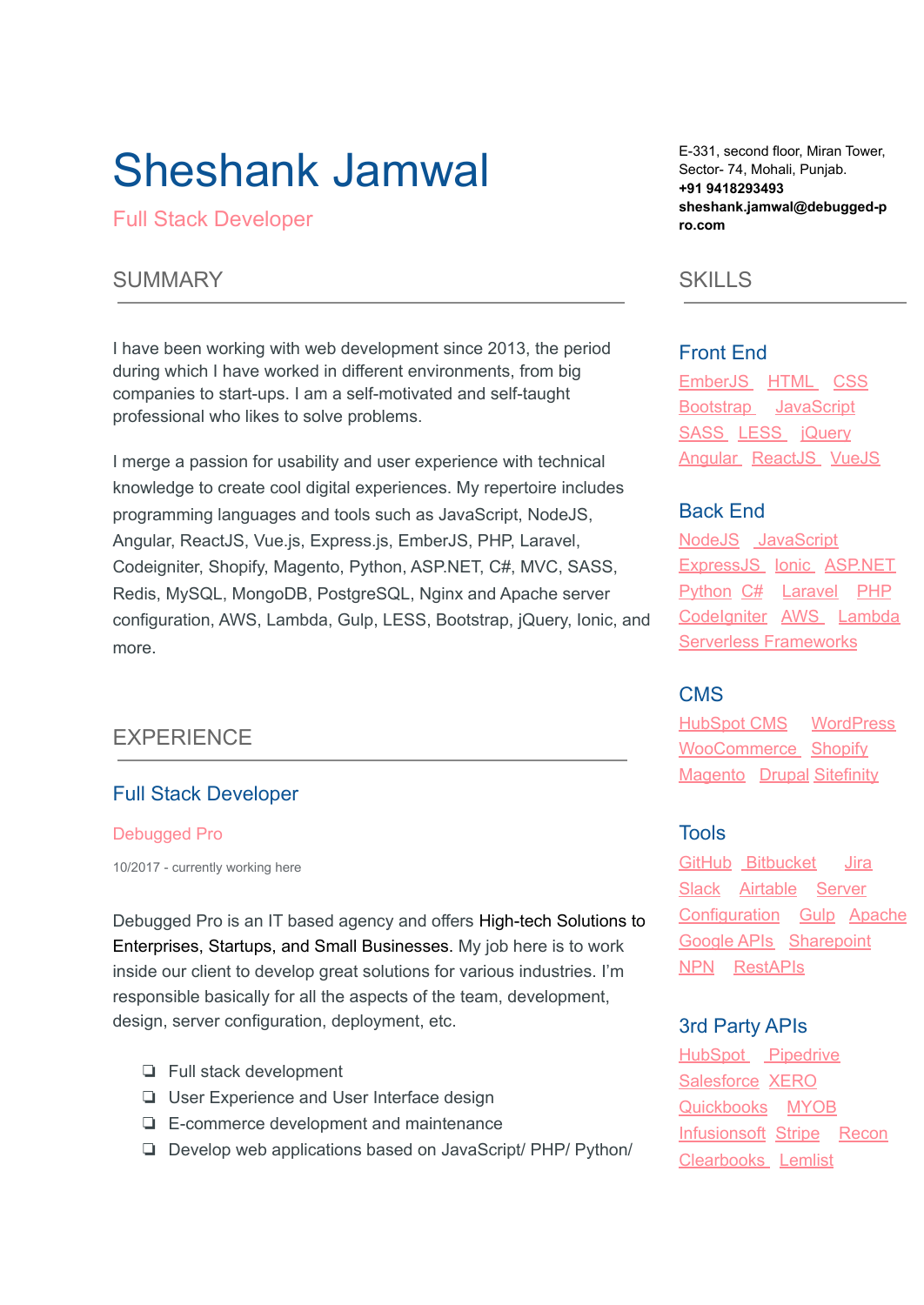**ASPNFT** 

- ❏ Develop CRM, ERP, SaaS, B2B, B2C, HRMS, Accounting, Inventory, Invoice, and other softwares
- ❏ Develop Mobile applications using Ionic, cordova, React native, etc
- ❏ Lead all teams of developers, Designers, testers, etc. Giving support to the client's multicultural team, providing feedback, clarifying requirements and helping with technical questions
- ❏ Keep the code and the features implemented by the other developers in accordance to the requirements
- ❏ Keep the code quality high reviewing code from other developers and suggesting improvements
- ❏ Help my team when required
- ❏ Help clients when they needs my assistance
- ❏ Make discipline

### Software & Mobile Developer

#### **Softobiz**

6/2015 - [7/2017](https://enhancv.com/resume-examples/full-stack-developer/)

It was a complete IT Company where we developed Websites, Mobile applications, Software, etc. My work was there to develop backends for various web & mobile apps.

- ❏ Back End development
- ❏ HTML, CSS, Bootstrap, ASP.NET, NodeJS, Angular, ReactJS, VueJS, etc
- ❏ custom plugins development
- ❏ E-commerce development
- ❏ Ionic Based development
- ❏ APIs development
- ❏ API Integrations
- ❏ Ionic API Integration

Freshsales Woodpecker AmazonAPI eBayAPI FullfilmentAPI

# WHAT I'M PROUD OF

### ❖ My courage

To always leave my comfort zone. I'm not afraid to do whatever I need to do to achieve my goals!

# ❖ My Focus & **Persistence**

Despite any hard situation, I keep my focus on my goals and always move towards them.

# ❖ My Flexibility & **Adaptability**

I've left a small village to live in Mohali, a megacity with a million people, and I didn't have any problem with that. Then I left my home to live in a rented apartment and I'm doing well.

# MY LIFE PHILOSOPHY

*You are the author of your own life.*